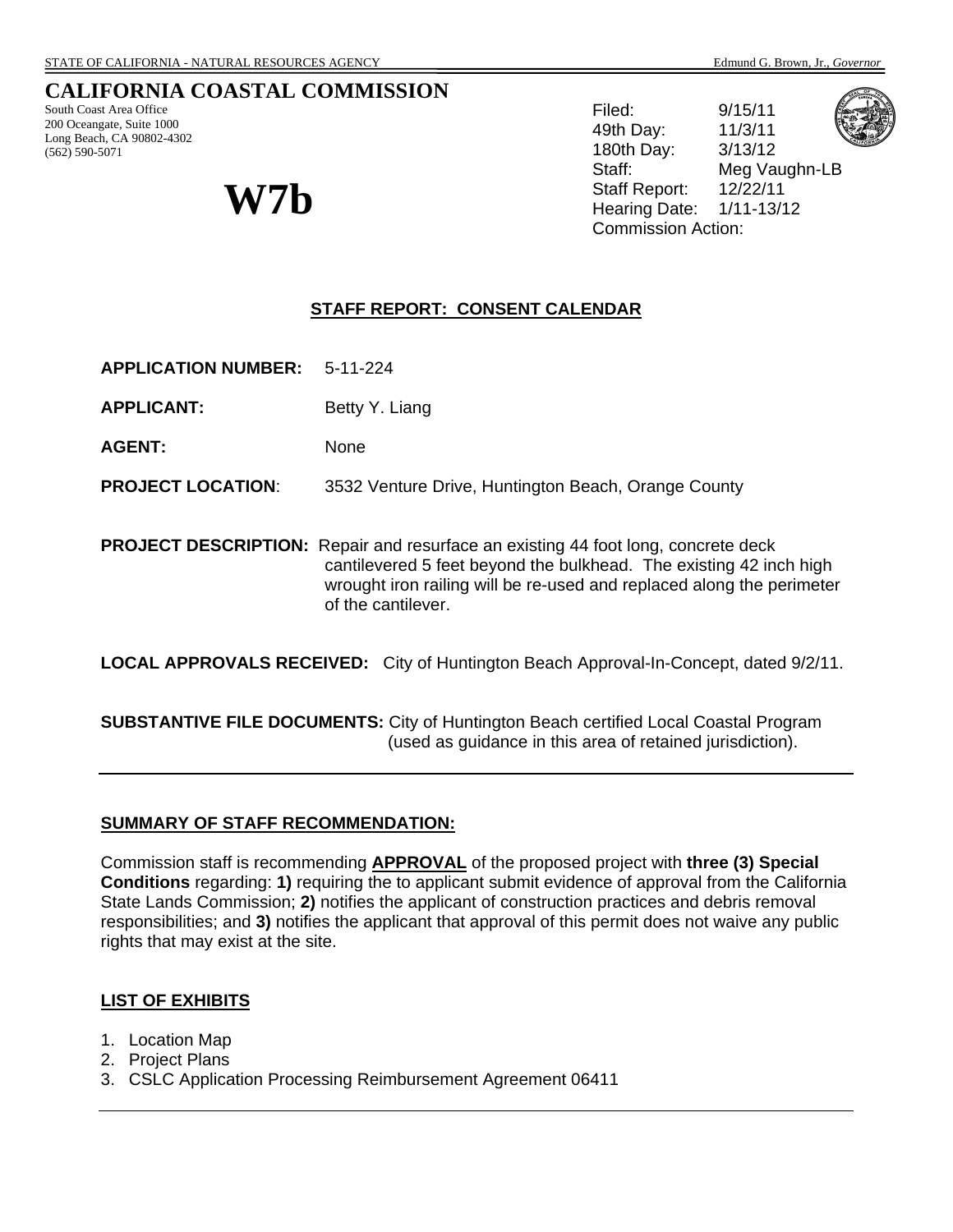# **STAFF RECOMMENDATION:**

Staff recommends that the Commission **APPROVE** the permit application with special conditions.

### **MOTION:**

*I move that the Commission approve the coastal development permit applications included on the consent calendar in accordance with the staff recommendations.*

Staff recommends a **YES** vote. Passage of this motion will result in approval of all the permits included on the consent calendar. The motion passes only by affirmative vote of a majority of the Commissioners present.

#### **RESOLUTION:**

## **I. APPROVAL WITH CONDITIONS**

The Commission hereby **APPROVES** a coastal development permit for the proposed development and adopts the findings set forth below on grounds that the development as conditioned will be in conformity with the policies of Chapter 3 of the Coastal Act and will not prejudice the ability of the local government having jurisdiction over the area to prepare a Local Coastal Program conforming to the provisions of Chapter 3. Approval of the permit complies with the California Environmental Quality Act because either 1) feasible mitigation measures and/or alternatives have been incorporated to substantially lessen any significant adverse effects of the development on the environment, or 2) there are no further feasible mitigation measures or alternatives that would substantially lessen any significant adverse impacts of the development on the environment.

## **II. STANDARD CONDITIONS**

- 1. Notice of Receipt and Acknowledgment. The permit is not valid and development shall not commence until a copy of the permit, signed by the permittee or authorized agent, acknowledging receipt of the permit and acceptance of the terms and conditions, is returned to the Commission office.
- 2. Expiration. If development has not commenced, the permit will expire two years from the date on which the Commission voted on the application. Development shall be pursued in a diligent manner and completed in a reasonable period of time. Application for extension of the permit must be made prior to the expiration date.
- 3. Interpretation. Any questions of intent or interpretation of any condition will be resolved by the Executive Director or the Commission.
- 4. Assignment. The permit may be assigned to any qualified person, provided assignee files with the Commission an affidavit accepting all terms and conditions of the permit.
- 5. Terms and Conditions Run with the Land. These terms and conditions shall be perpetual, and it is the intention of the Commission and the permittee to bind all future owners and possessors of the subject property to the terms and conditions.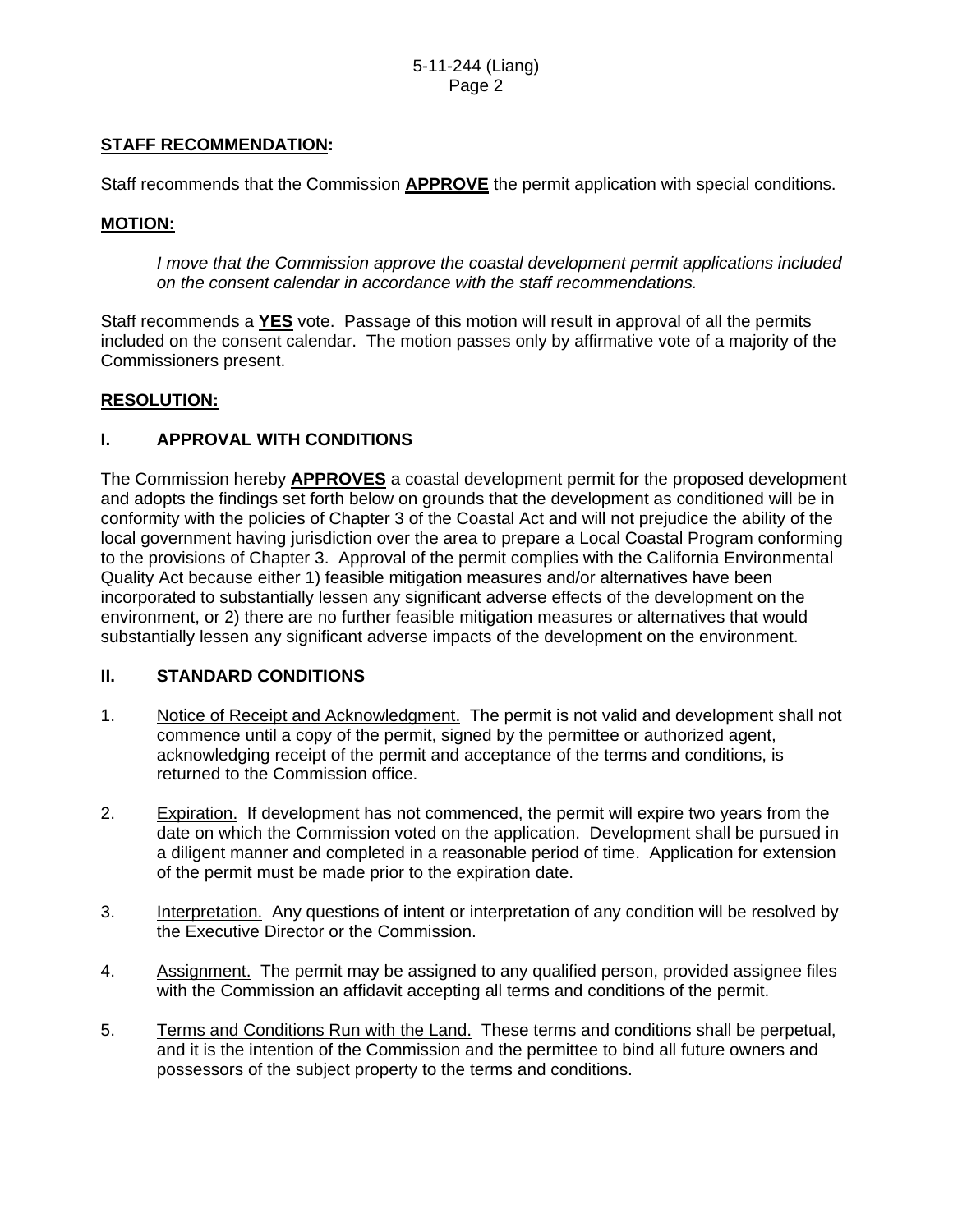## **III. SPECIAL CONDITIONS:**

### **1. California State Lands Commission Approval**

**PRIOR TO ISSUANCE OF THE COASTAL DEVELOPMENT PERMIT**, applicant shall submit, for the review and approval of the Executive Director, written evidence (such as an approved lease) that the California State Lands Commission (CSLC) has authorized the proposed development which is proposed to occur on/over lands owned and administered by the CSLC.

#### **2. Construction Responsibilities and Debris Removal**

- (a) No construction materials, equipment, debris, or waste shall be placed or stored where it may be subject to wave, wind, or rain erosion and dispersion.
- (b) Any and all construction material shall be removed from the site within 10 days of completion of construction.
- (c) Machinery or construction materials not essential for project improvements shall not be allowed at any time in the intertidal zone.
- (d) If turbid conditions are generated during construction a silt curtain shall be utilized to control turbidity.
- (e) Floating booms shall be used to contain debris discharged into coastal waters and any debris discharged shall be removed as soon as possible but no later than the end of each day.
- (f) Non-buoyant debris discharged into coastal waters shall be recovered by divers as soon as possible after loss.

## **3. Public Rights**

The Coastal Commission's approval of this permit shall not constitute a waiver of any public rights that exist or may exist on the property. The permittee shall not use this permit as evidence of a waiver of any public rights that may exist on the property.

## **IV. FINDINGS AND DECLARATIONS:**

The Commission hereby finds and declares:

## **A. PROJECT LOCATION AND DESCRIPTION**

The applicant proposes to repair and resurface an existing 44 foot long at the bulkhead, tapering to 34 feet long on the channelward side, concrete deck cantilevered 5 feet beyond the bulkhead. The existing 42 inch high, wrought iron railing is proposed to be removed, repaired and re-used along the perimeter of the cantilevered deck.

A gutter system is proposed to catch any runoff from the deck and deck drainage will be directed landward onto the subject lot. No products containing ammonia, sodium hypochlorite, chlorinated solvents, petroleum distillates or lye will be used on the deck, therefore, pollutants from those products will not drain to the harbor during or after construction. No bottom disturbing activities are proposed.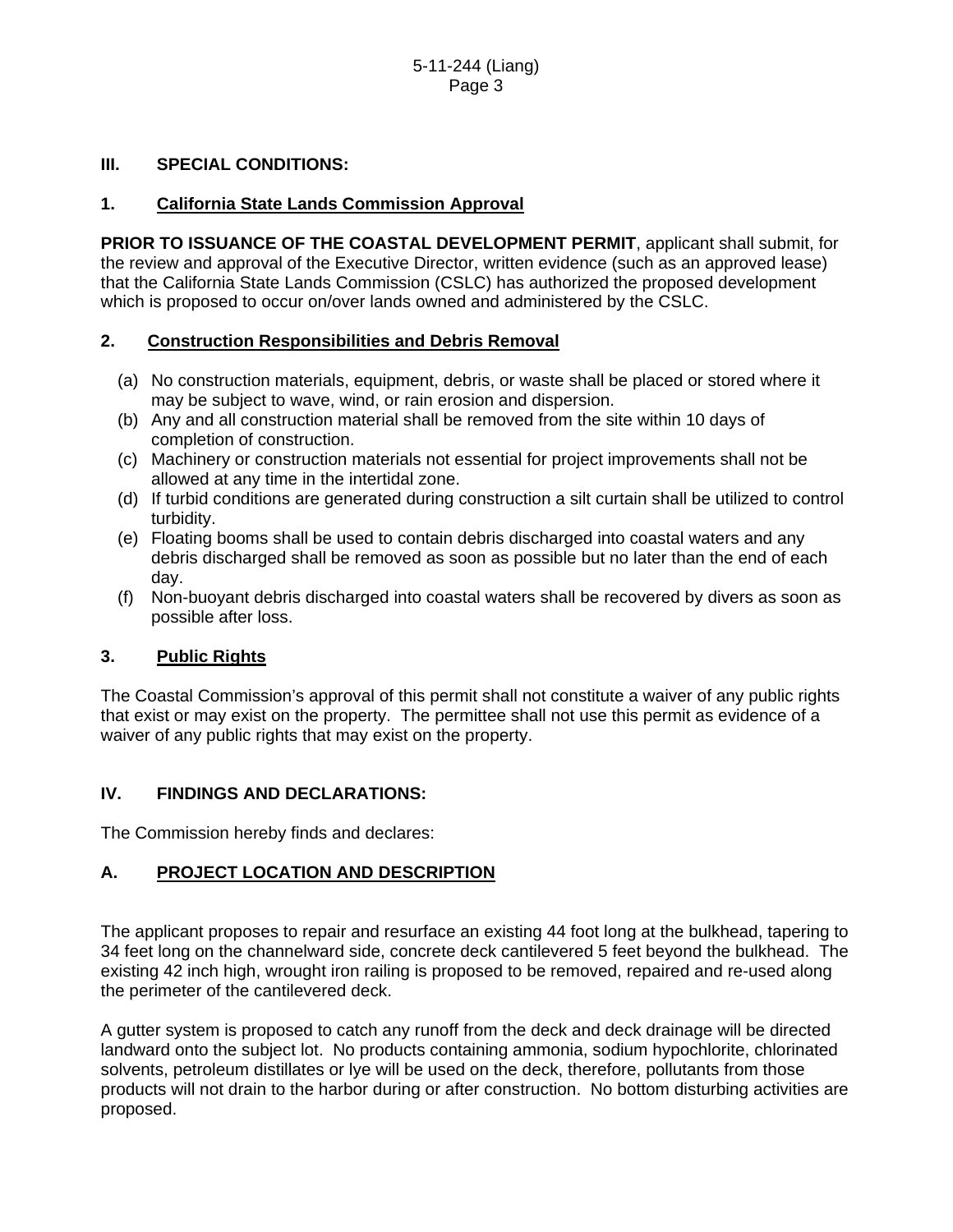The proposed deck would cantilever over the waters of Huntington Harbor. In this area of Huntington Harbor, the water area is owned by the State of California, administered by the California State Lands Commission (CSLC). The applicant has submitted an application for a lease from the CSLC for use of the area over which the deck cantilevers (see exhibit 3), but has not yet received final approval of a lease. Therefore, a special condition is imposed which requires the applicant to submit evidence of approval from the landowner, CSLC, prior to issuance of the coastal development permit. Furthermore, a special condition is imposed stating that the approval of a coastal development permit for the project does not waive any public rights or interest that exist or may exist on the property.

The subject site is located within the City of Huntington Beach, which has a certified Local Coastal Program. However, due to the project location seaward of the mean high tide line, the project is within an area of the Commission's retained permit jurisdiction. Nonetheless, the City's certified Local Coastal Program may be used as guidance. The land use designation at the site is Open Space – Water (OS – W). The site is zoned Open Space Water Recreation. The proposed development is consistent with the City's certified LCP, specifically with Implementation Plan Chapter 213 Open Space District, which allows private cantilevered decks abutting residential uses, and with Chapter 210, which provides standards for cantilevered decks in Huntington Harbor in the Open Space Water Recreation zone.

The proposed deck is associated with the adjacent single family residential use. Most of the Huntington Harbour water frontage is developed with single family homes, many of which also have cantilevered decks and boat docks. Virtually the entire water frontage in Huntington Harbour is supported by bulkheads. The proposed deck is similar in function to the other cantilevered decks associated with residential development within Huntington Harbor. The proposed development is consistent with past Commission actions in the area.

The subject site is located on Trinidad Island in Huntington Harbour. Trinidad Island is publicly accessible via the Trinidad Lane bridge from the mainland. On-street parking is the major source of public parking. In addition, a small public beach flanks Trinidad Lane at the entrance to Trinidad Island, and public fishing docks are located at the ends of Sundancer Lane and Typhoon Lane on Trinidad Island. A public walkway along the bulkhead extends for much of the length of Venture Drive and along Typhoon Lane. In addition, a public park runs through the center of Trinidad Island.

# **B. PUBLIC ACCESS**

The proposed development will not affect the public's ability to gain access to, and/or to use the coast and nearby recreational facilities. Therefore, the development, as conditioned, conforms with Sections 30210 through 30214, Sections 30220 through 30224, and 30252 of the Coastal Act.

# **C. WATER QUALITY**

The proposed development has a potential for a discharge of polluted runoff from the project site into coastal waters. The development, as proposed and as conditioned, incorporates design features to minimize the effect of construction and post construction activities on the marine environment. These design features include, but are not limited to, the appropriate management of equipment and construction materials, reducing runoff through the use of permeable surfaces, the use of non-invasive, drought tolerant vegetation to reduce and treat the runoff discharged from the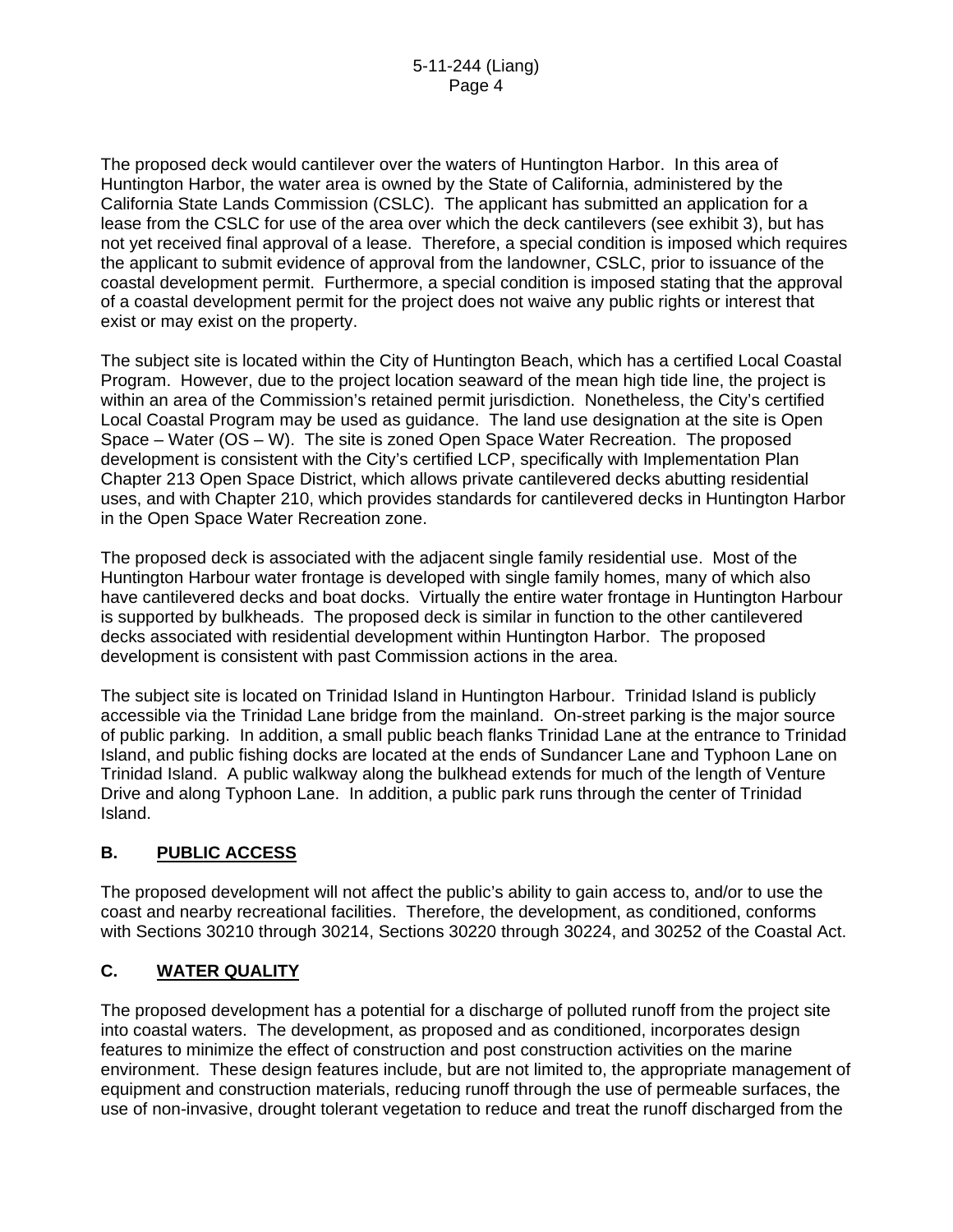site, and for the use of post construction best management practices to minimize the project's adverse impact on coastal waters. Therefore, the Commission finds that the proposed development, as conditioned, conforms with Sections 30230 and 30231 of the Coastal Act regarding the protection of water quality to promote the biological productivity of coastal waters and to protect human health.

# **D. LOCAL COASTAL PROGRAM**

Coastal Act section 30604(a) states that, prior to certification of a local coastal program ("LCP"), a coastal development permit can only be issued upon a finding that the proposed development is in conformity with Chapter 3 of the Act and that the permitted development will not prejudice the ability of the local government to prepare an LCP that is in conformity with Chapter 3. An LCP for the City of Huntington Beach was effectively certified in March 1985. However, the proposed development is occurring within an area of the Commission's original permit jurisdiction, due to the project location seaward of the mean high tide line. Consequently, the standard of review is the Coastal Act and the City's LCP is used only as guidance. As conditioned, the proposed development is consistent with Chapter 3 of the Coastal Act and with the certified LCP for the area.

# **E. CALIFORNIA ENVIRONMENTAL QUALITY ACT**

As conditioned, there are no feasible alternatives or additional feasible mitigation measures available that would substantially lessen any significant adverse effect that the activity may have on the environment. Therefore, the Commission finds that the proposed project, as conditioned to mitigate the identified impacts, is the least environmentally damaging feasible alternative and can be found consistent with the requirements of the Coastal Act to conform to CEQA.

5-11-224 Liang HH cantdk Cnst 1.12 mv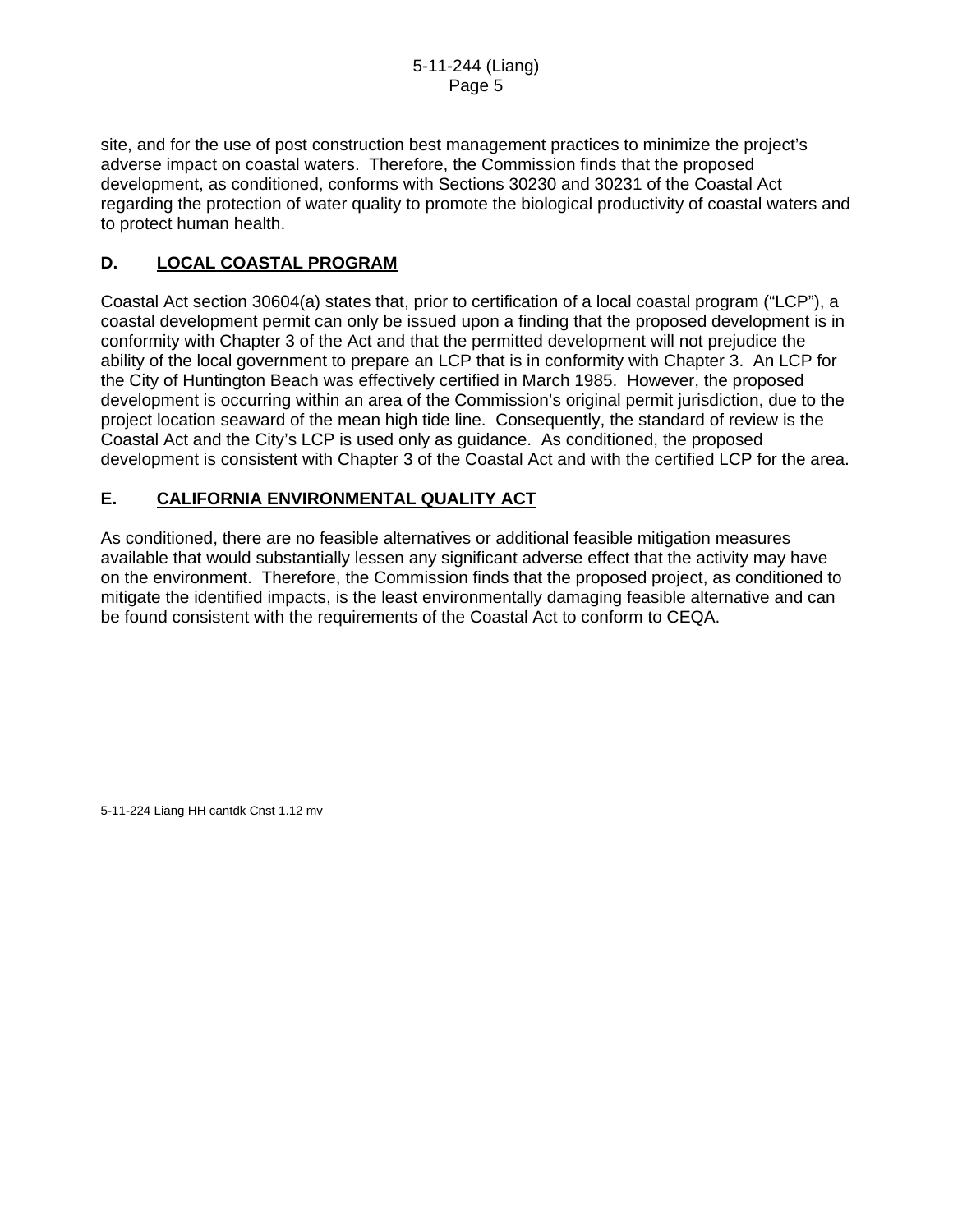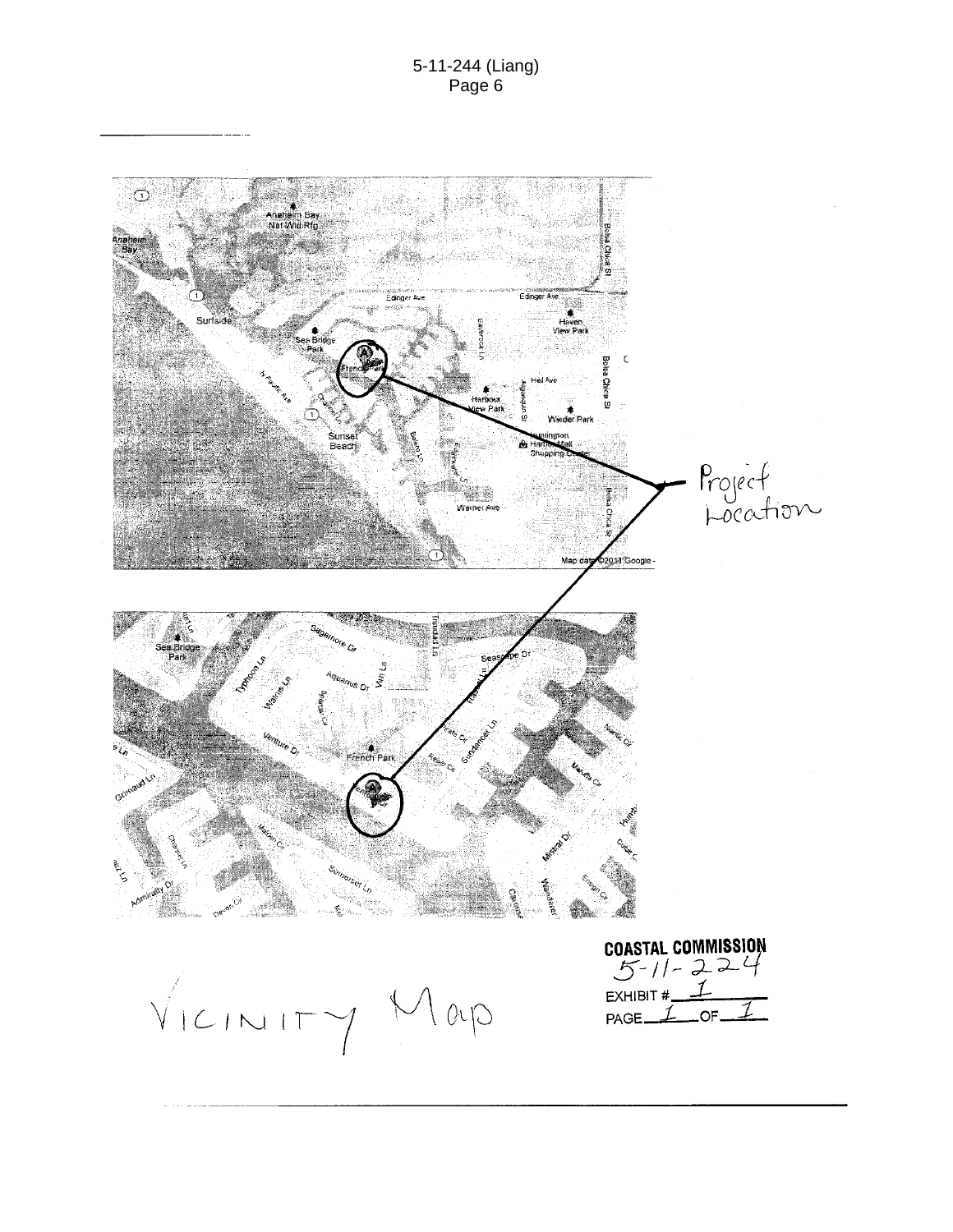5-11-244 (Liang) Page 7